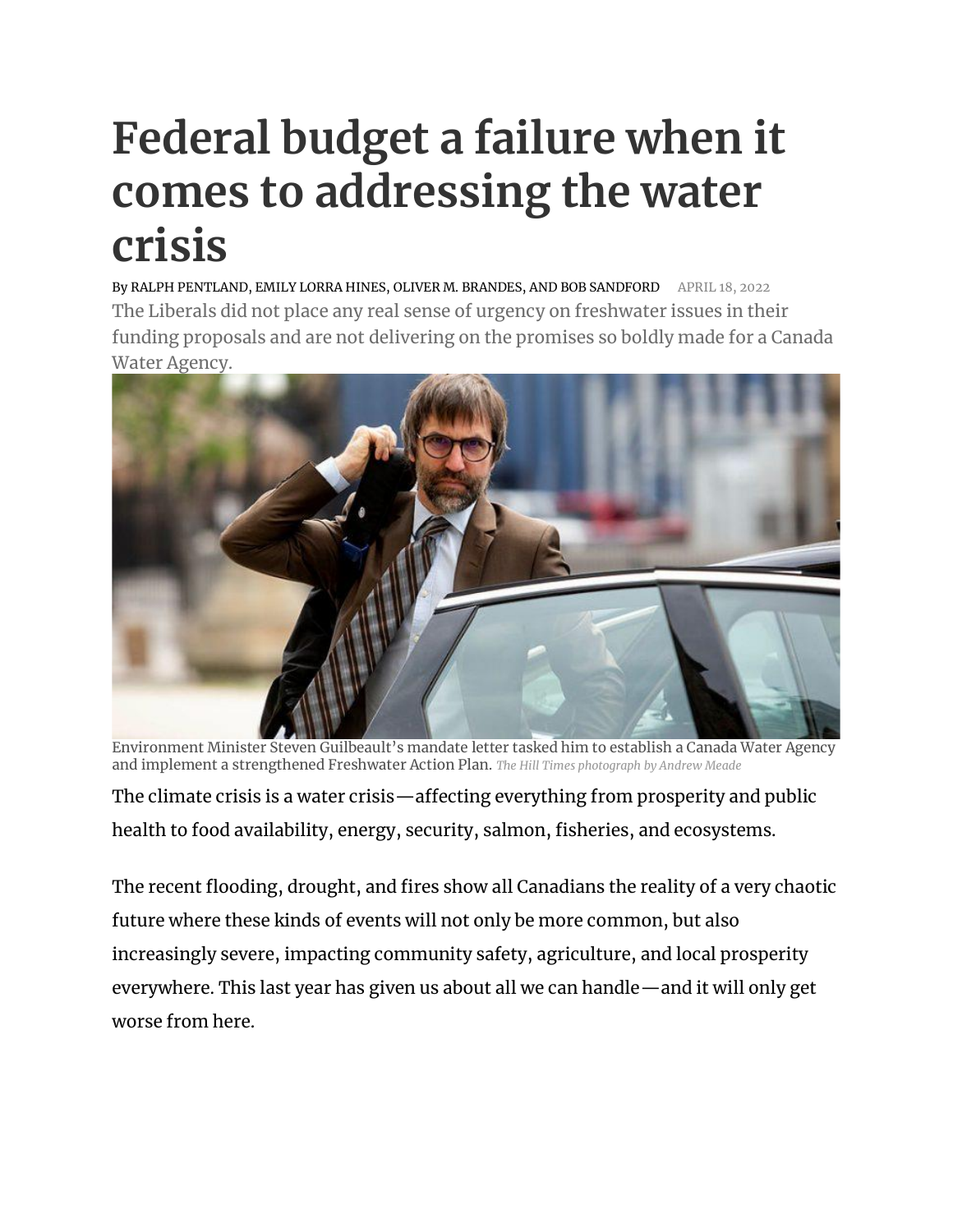Canadians are starting to understand how bad it may get. Yet this should not really surprise anyone, especially government, as accelerating climate chaos, with consequences far beyond those early projections, is arriving as predicted, perhaps only earlier than expected. The connection between water and climate is deadly obvious in Canada and beyond.

For example, in 2021, Canadian climate disasters led to the deadliest and most expensive year for droughts, fires, and floods in the country's history. Flooding in British Columbia alone cost Canadians more than \$425-million, punctuating the notion that unchecked climate change will ultimately cost us our collective future prosperity.

More than two years ago, the current federal government made a commitment to establish a Canada Water Agency as one measure to help us respond to the realities of a climate-changed future and its effect on water. The clear intention was for this government to work together with the provinces, territories, Indigenous and local communities, scientists, and others to find the best ways to keep our waters safe, clean, and well managed. More than 50 non-governmental and academic organizations from across the county applauded and have since invested heavily in supporting this effort.

The [government's consultations](https://publications.gc.ca/collections/collection_2021/eccc/En4-433-2021-eng.pdf) provided the necessary guidance on an appropriate form and functions for the proposed agency, as well as a clear path forward. Most in the freshwater community agree with the government's initial conclusion—stated in numerous platforms, mandate letters, and budgets—that the immediate path forward must include an independent, standalone Canada Water Agency addressing both freshwater and environmental priorities.

The urgency is clearly mounting and government has gotten all the direction it needs. Therefore, the recent budget came as a shock to many of those same groups and indeed the broader water community when the government did not spell out that path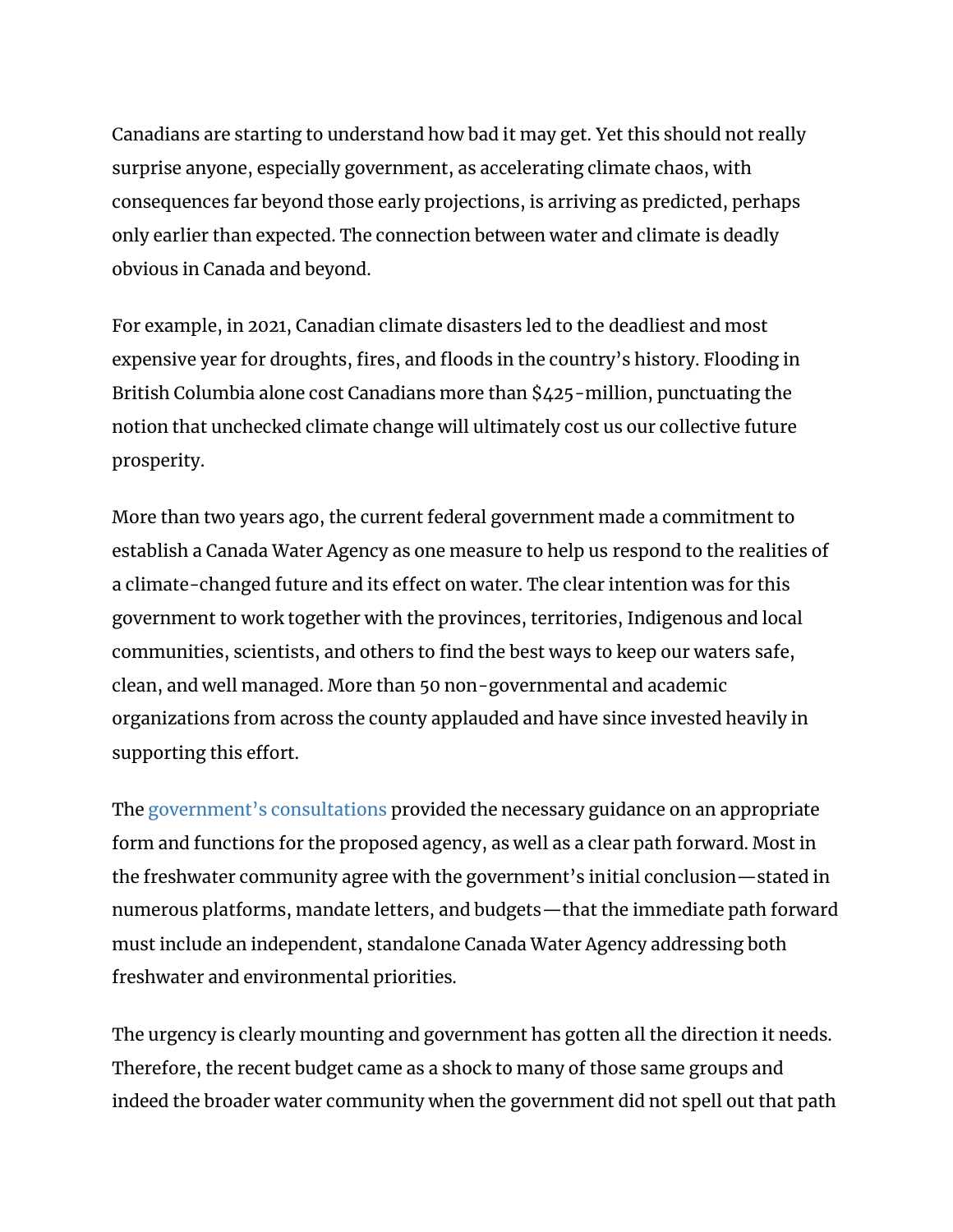forward. The Liberals did not place any real sense of urgency on freshwater issues in their funding proposals and are not delivering on the promises so boldly made.

As is stated time and again, a strong federal role in freshwater is urgently needed. A refresh is clearly needed on the institutions that have been static and declining in effectiveness for several years, all despite the fact that current and emerging issues continue to escalate at a rate well beyond our capacity to address them effectively.



A Canada Water Agency and a serious federal commitment to freshwater is not just good for water but is fundamental to how we adapt to a climate in flux, write members of the Forum for Leadership on Water. *Pexels photograph by James Wheeler*

With respect to freshwater, climate uncertainties are only amplified by a myriad of governance and management challenges facing our nation—many of our own making. We can start with Canada's slow recognition and lack of respect for Indigenous peoples' water rights, the link to cultural self-determination, and, crucially, their role in governance and decision-making. This continues to lead to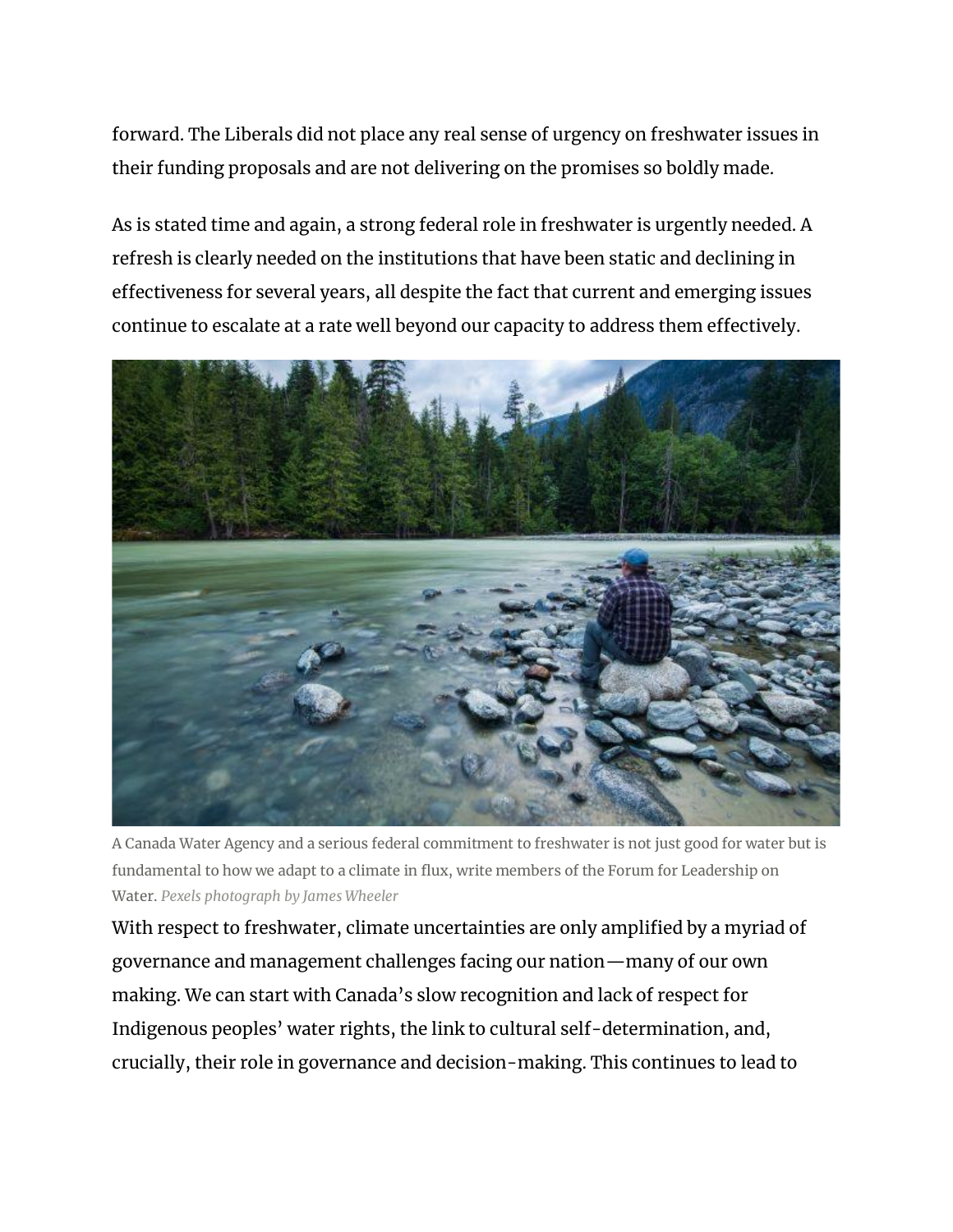extremely costly friction and impasses between resource-project proponents, development, and Indigenous needs and priorities.

Other significant concerns include an increasingly fraught relationship with our neighbours to the south that is stress testing our ability to protect economic and environmental priorities in shared international waters. These include, among many others, transboundary pollution affecting Lake Winnipeg, water apportionment in the St. Mary–Milk and other shared basins, painfully slow Columbia River Treaty renegotiations, and the unpalatable prospect of eventual large-scale water exports.

External threats abound, but we don't even have our own house in order. Institutions, decision-making, and management of water is highly fragmented both within and between the federal and other orders of government. Federal water policies and laws are firmly entrenched in a totally inadequate and outdated status quo and are fundamentally unable to deal effectively with today's challenges.

The cost of failing to address these challenges today will only add exponential costs to tomorrow's bill. For example, the short-sighted decision to eliminate the relatively inexpensive national flood damage reduction program 30 years ago has likely at least doubled Canadian flooding potential—and increased costs significantly today.

The current promises by government are wonderful, but action is what is needed now. We know the agency can build from existing strengths in government and move forward quickly with new resource. To be effective it needs to not be buried in government as a branch but stand alone and be independent with clear guidance from a renewed federal Freshwater Action Plan. [The 50-plus organizations across the non](https://www.flowcanada.org/_files/ugd/c12153_8dce8d50fcd64eec88ace4ace634dd40.pdf)[governmental community](https://www.flowcanada.org/_files/ugd/c12153_8dce8d50fcd64eec88ace4ace634dd40.pdf) support the basic findings in the government's own consultations, and are in vigorous agreement on the fundamental pillars that should guide the new independent agency.